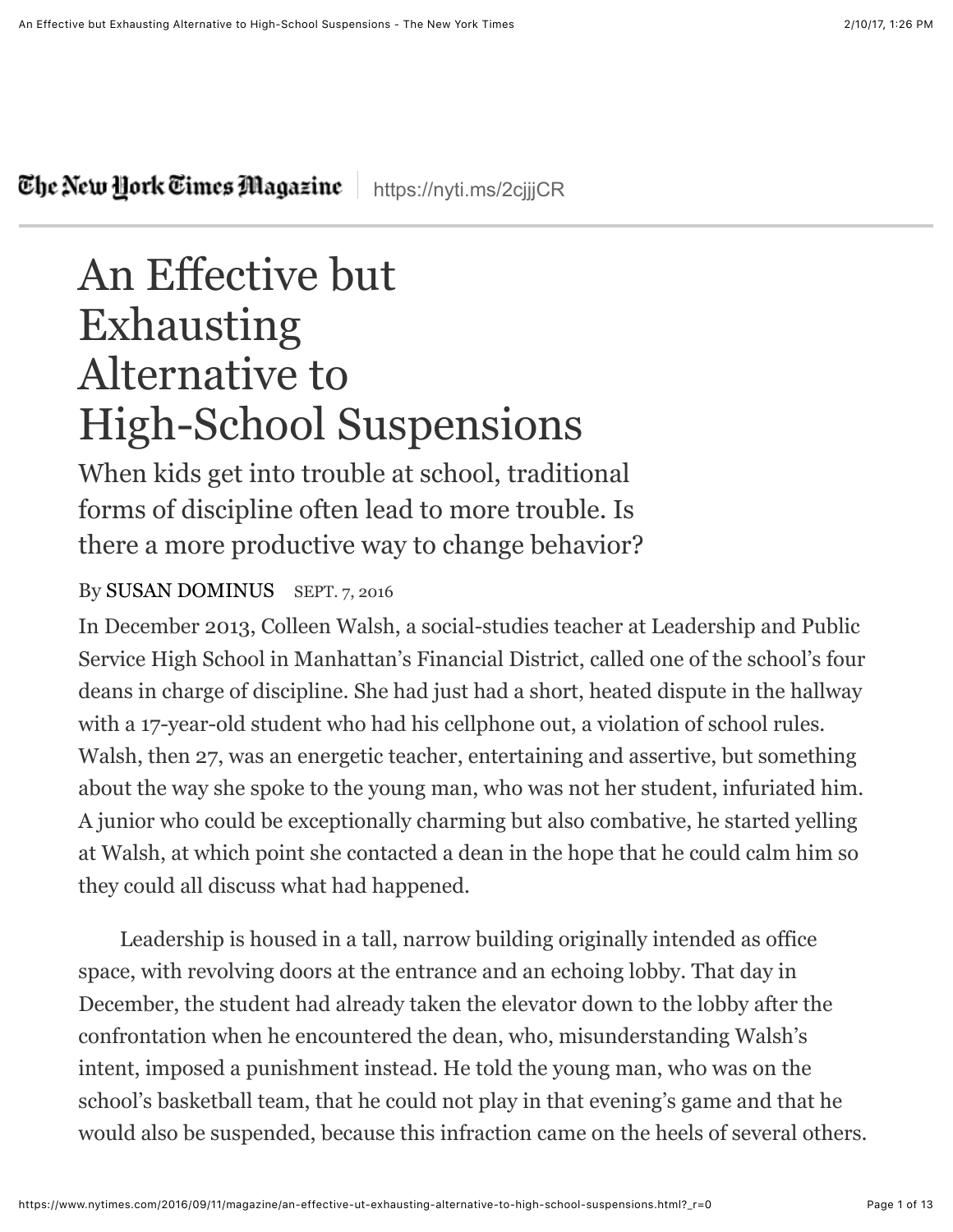The student (who declined to comment for this article), now even more irate, took the elevator back to the ninth floor. He burst through the door of Walsh's classroom, where three students had lingered after class, and faced her, yelling, cursing, accusing her of lying, ignoring Walsh's repeated requests that he leave the room. Friends tried to pull him toward the door, but he broke away, then hurled over one of the classroom's chair-desks. They finally succeeded in pulling him out of the classroom, at which point a dean arrived.

Some kind of consequence was clearly in order, the deans and the principal, Phil Santos, agreed. The question was: What would it be?

**For the past** two decades, how to discipline students has been as hotly contested a subject as how to educate them. For much of that time, many publicschool systems, including New York City's, have enforced zero-tolerance policies that require mandatory suspensions for certain offenses. Originally generated in response to fears about weapons in schools, zero-tolerance policies, especially in New York, where Rudolph W. Giuliani's "broken windows" theory had taken hold, signaled to educators that crackdowns on unruliness of all kinds were in order. Between 1999 and 2009, the number of student suspensions in New York nearly doubled, according to the New York Civil Liberties Union, reaching about 450,000 suspensions over the course of the decade. In that era, infractions that once might have merited a call home, like shoving another student or cursing, were increasingly common grounds for suspension.

The broad implementation of punitive suspension policies gave researchers ample data, the analysis of which has yielded a body of work suggesting the failure of this experiment in discipline. Suspensions do not deter bad behavior, numerous studies have found, and most likely feed it by alienating students from the school community. Other studies show that suspensions are not just ineffective but inequitable, as students of color are more likely than white ones to be suspended for the same behaviors. In New York City, black students made up only 30 percent of all students from 1999 to 2009 but accounted for 50 percent of the suspensions, according to a N.Y.C.L.U. report. Additional studies show that a student who has been suspended is more likely to eventually drop out of school or end up in the criminal-justice system. (In New York, the heavy presence of school safety officers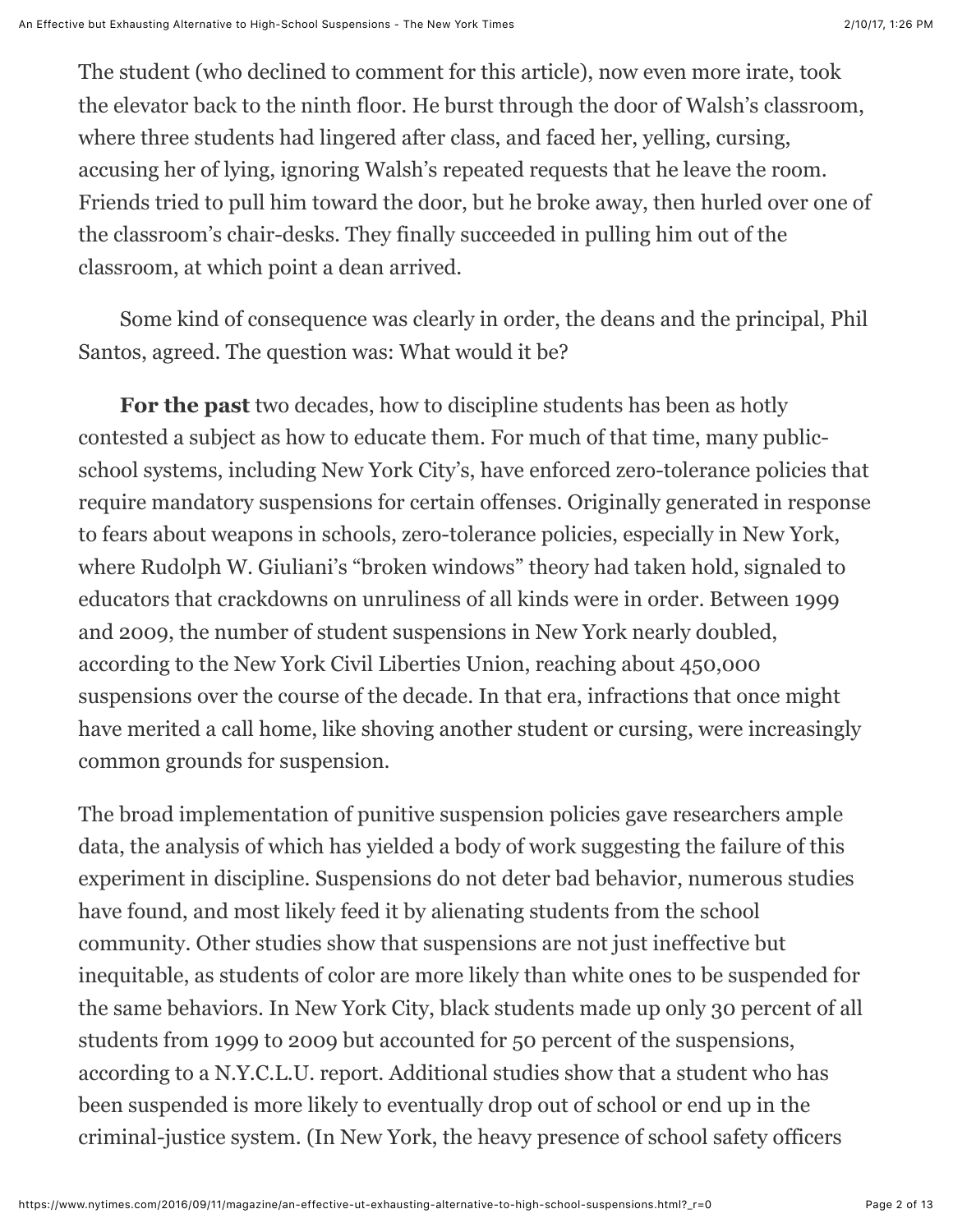employed by the Police Department has also been linked to higher numbers of student arrests.)

As unfavorable statistics piled up, progressive educators found increasing support for their efforts to dismantle what had become known as the school-toprison pipeline. In 2014, federal guidelines on discipline explicitly noted the harm zero-tolerance policies had done, urging districts to rethink them. By 2015, in New York City, repeat low-level infractions — cursing, for example — no longer qualified for suspensions. In order to suspend a student for "defying or disobeying the lawful authority" of school staff, the kind of catchall violation that was disproportionately applied to students of color, a principal had to obtain approval from the Education Department. Between July 2015 and that December, the number of suspensions in New York dropped by 32 percent, compared with the same period a year earlier.

The federal guidelines suggested that educators consider, among other alternatives, an approach called restorative justice, which differs radically from zero tolerance. Restorative justice is built on values like community, empathy and responsibility; in its specifics, it asks students and teachers to strengthen connections and heal rifts by sitting on chairs in circles and allowing each participant to speak about how a given incident affected him or her. It could easily be dismissed as an impossibly amorphous process for overworked teachers and volatile students were it not for its success so far, in programs in Denver and Oakland that started in the mid-2000s. Schools employing restorative justice, or restorative practices, as it's sometimes called, experienced such significant results — lowered suspension rates, higher graduation rates, improved school atmosphere — that both cities, as well as San Francisco, now offer restorative-practices training for all educators. New York's Education Department is investing in training its own faculty, and Schools Chancellor Carmen Fariña has expressed her enthusiasm for the approach.

Leadership and Public Service High School first started experimenting with restorative practices in 2011, when Phil Santos became principal. Since then, every year, he has requested more resources and training for his teachers, making him, within New York City, a relatively early adopter. As committed as he remains, making the shift to this new approach has been, as Santos describes it, "exhausting" and "messy"; changes in teacher attitudes and student behavior come slowly. His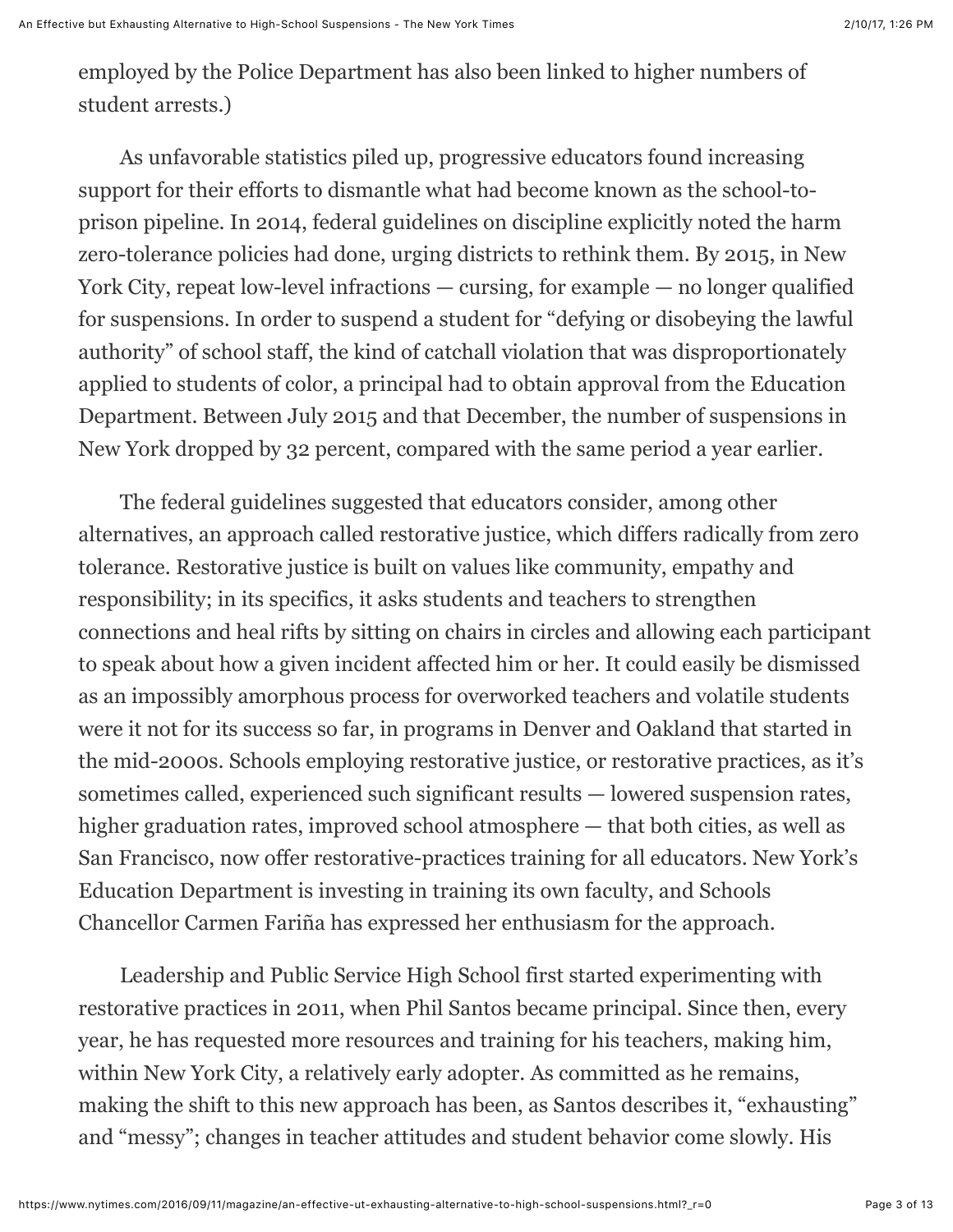school's experience is emblematic of the challenges schools face as educators try to replace a discipline policy that removes students from the school with one that aspires to help them become peaceful citizens in society.

As the staff of Leadership tried to apply its new philosophy to the incident involving Walsh and the student, the process would reflect many of the tensions that drove up suspension rates in the first place — issues around race and power that even the most progressive educators struggle to talk about honestly, all the while knowing that doing so is essential to making real change.

**Santos grew up** in Queens in the '80s, with the kind of childhood that makes it easy for him to empathize with the students in his school, 70 percent of whom qualify for free lunch and 80 percent of whom are students of color. His father was incarcerated for part of his childhood, and his mother, he says, was not stable enough at the time to care for a child. Instead he was raised by his great-grandmother, greataunt and great-uncle. In high school, Santos became active in his youth church and considered becoming a pastor before switching to education. He is a trim man who carries himself with a brisk, military bearing. He intimately understands, he says, why so many of his male students feel compelled to fight to prove themselves. He was born with one hand and could have been a target. "If I went to a new school, if I didn't fight early on, the rest of my time there would have been harder," he says.

Santos arrived at Leadership, where most incoming students are performing below grade level, wanting to make changes, fast. At times, in his righteousness, he approached his staff as if he were taking on that first fight at a new school. "If you are unwilling to hold our students to high expectations," he wrote in a newsletter to teachers early in his tenure, "provide the necessary support, restore damaged relationships and demonstrate unconditional love, then Leadership and Public Service is not for you."

Leadership had long been the kind of school where many teachers saw their job solely as teaching; managing discipline was the role of deans, whom they would call to the classroom "for anything more than the crumpling of a paper," says Sara Mitchell, a music teacher who started at Leadership two years before Santos. Santos's priority was to shift that habit; he urged teachers to take the time to talk to the student, calmly, outside the classroom, to work on building the relationship — even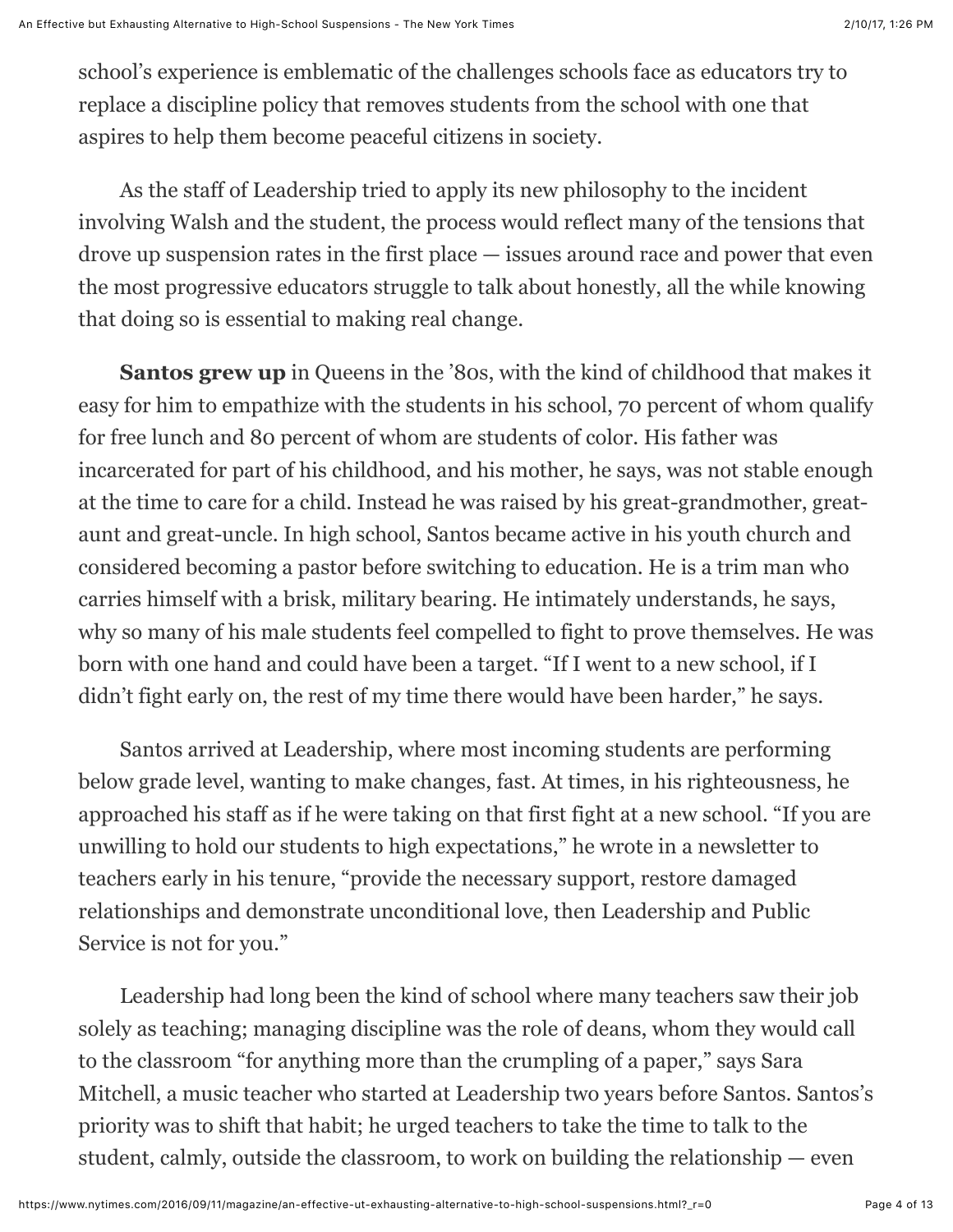to take responsibility for possibly inflaming a situation with a harsh tone of voice.

Many teachers decided that the school, under Santos, was not, in fact, for them. Eleven out of 51 left at the end of his first year. Some would have retired or moved anyway, but others were skeptical about his empathy-based approach. ("What are we, going to get in a circle and sing 'Kumbaya'?" one was heard to mutter during a faculty meeting.) Some worried that Santos wanted to cede too much control to students, while others felt he wanted more work from them on their own time than was reasonable. "I think they felt, Are you saying I am not pushing myself enough already?" says Candace Thomas-Rennie, a guidance counselor at Leadership whom Santos hired in his first year as principal. "That's insulting for a veteran who has the results to back up their own practice."

Santos replaced the staff members who left with a diverse group of young teachers and recruited a new dean, Erin Dunlevy, a 32-year-old former Spanish teacher who had been trained in restorative practices. Before the school year even started, she spent a few hours one day introducing the principles of restorative justice to about 20 students who were chosen because they had leadership potential but also were often in conflicts. Dunlevy knew change would take time, but she was still rattled when, within the first month of school, one girl from that group brawled with another girl. Dunlevy, who tried to intervene, ended up in the emergency room with a broken toe, after a fire extinguisher that one girl threw at the other landed on her foot. "There was a lot of heavy lifting to do at that school," Dunlevy says; later that year, a student fired a gun at a bathroom urinal. (That student and the girls who had fought were suspended.)

She continued to work closely with students as well as the other disciplinary deans, teaching them how to conduct circles that would resolve conflicts. The training emphasized each party involved owning up to his or her responsibility and making amends, with an honest conversation or an action (a student who had left a classroom in disarray might help the teacher clean it).

She also coached teachers on how to use language that set a welcoming rather than punitive tone. "As opposed to, 'You're late, sign this late log,' it's, 'Hey, this class is not complete without you  $-1$  need you to be here,'" Dunlevy says. But she frequently felt the staff had not yet had enough time to internalize the philosophy. "A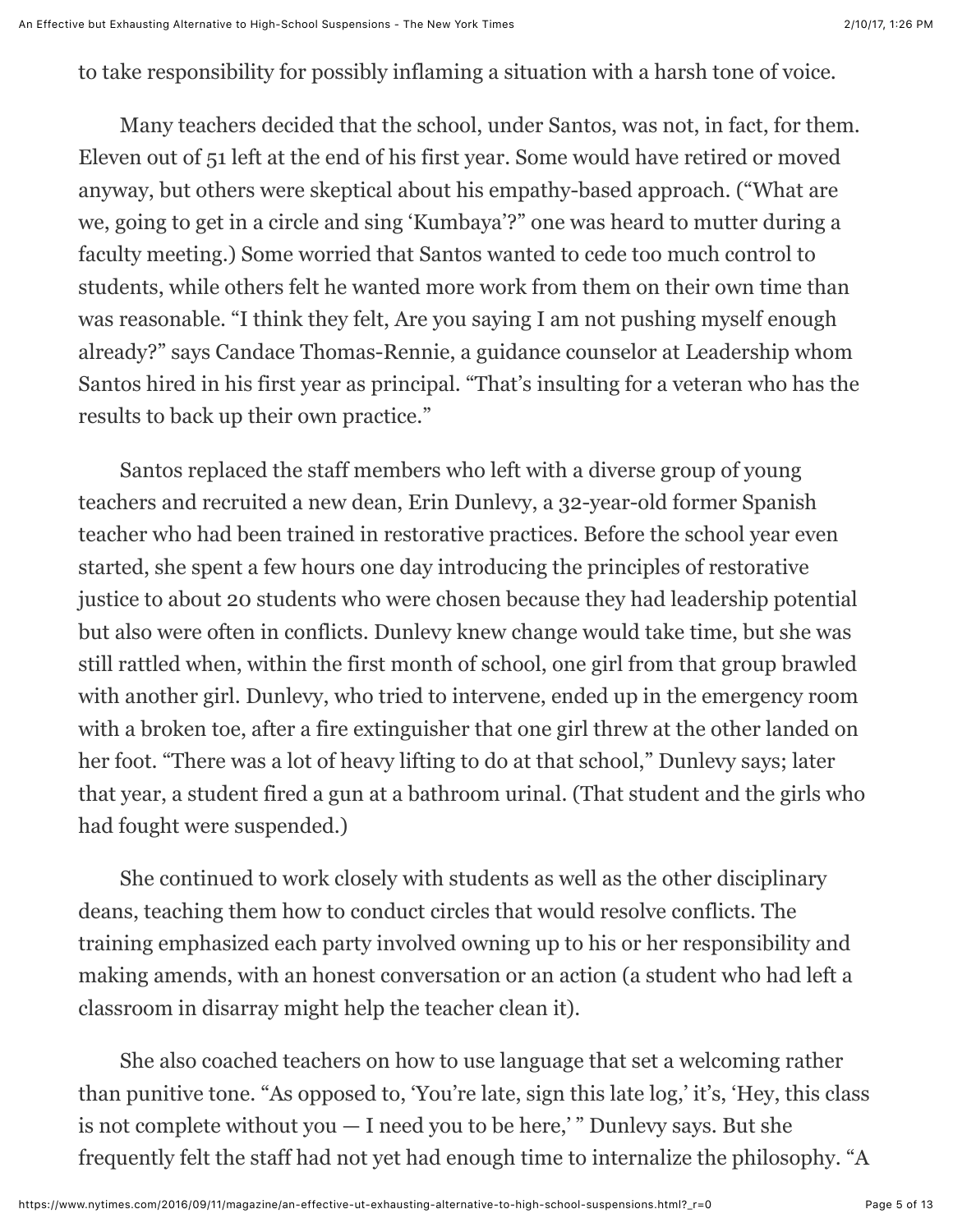teacher would say, 'I need you to restore this kid,' " she says, "as if it was my job to fix this kid, instead of what was supposed to be happening, which was the teacher making an effort to repair the relationship." She recognized that it takes work for teachers to interrupt a classroom lesson to step outside with a troublesome student, or to ramp up the psychological support they offer. 'It's a big ask," she says. "And they're working incredibly hard to begin with. I get it."

Carolina Ibáñez, a Spanish teacher at Leadership, said she always tried to engage with students one on one but acknowledged that if there was a conflict, sometimes she "really did not want to have the conversation." For her, the challenge of restorative justice entailed internalizing that "being a teacher means addressing more than what's in the book. To get to the book, you really have to address the child's emotional state first." Even more challenging, Dunlevy says, the shift requires teachers to rethink the very concept of justice, rejecting a model of punishment in which most were trained and most likely raised.

When the school year ended in 2014, there were 140 total suspensions at Leadership, down from 230 the previous year.

**Colleen Walsh, the** teacher whom the student confronted in her classroom, felt prepared to help champion restorative justice. She was one of seven teachers at Leadership who took part in a five-day training in restorative practices during the summer of 2013 provided by the Morningside Center for Teaching Social Responsibility, a nonprofit group that the New York City Department of Education has hired to work with its schools. "I felt passionate about it," says Walsh (who left the school last year to work closer to her home in Queens). "I was like the No. 1 person."

Even before Santos and Dunlevy arrived, Leadership had deans to whom students turned for emotional support, including Randy Spotts, who has been at the school since 1995. In 1970, Spotts was one of a few black students who enrolled at a West Virginia elementary school that had desegregated a year earlier. His grandmother frequently reproached his school's administrators for the unequal treatment of black students. When Santos first spoke to Spotts of "the educational violence" experienced by students who are pushed out of schools through suspensions, Spotts immediately understood. For years, one of his primary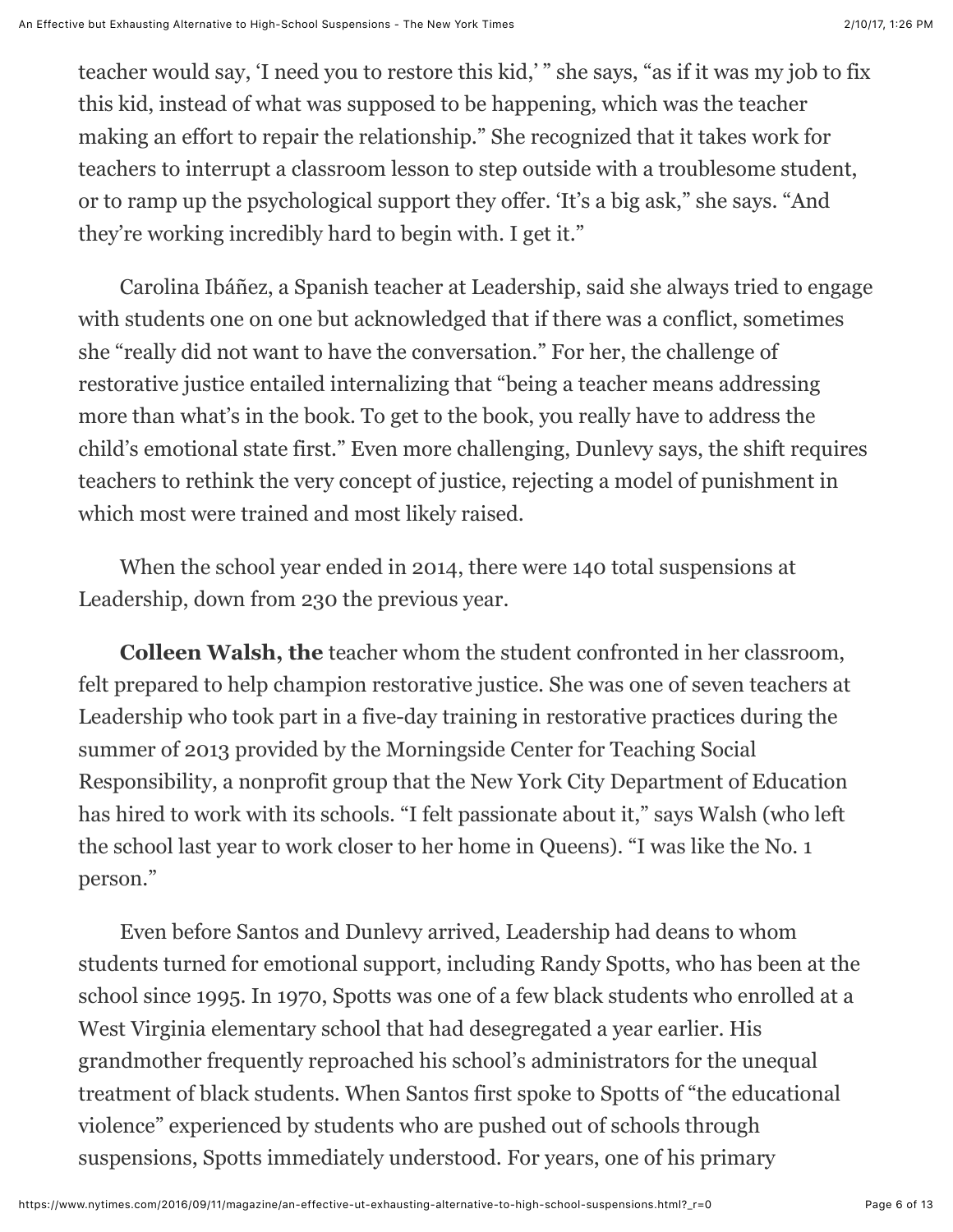responsibilities was suspending students. "My personality had always been more restorative," Spotts says, "but my practice, because of the models that I was inducted into, were not."

Despite the similarity of their perspectives, Walsh and Spotts had radically different ideas about the consequences the student who turned over the chair-desk should receive. Walsh felt that at least a three-week suspension would be appropriate. Several other teachers (most of them white, Spotts noted), who had had their own run-ins with the student, felt that the incident merited a 90-day suspension. Initially, Santos was sympathetic to that sentiment. "I know my staff needs to feel safe in order to function," he says. He ultimately decided to ask the D.O.E. for a 30-day suspension.

Spotts, who was also the coach of the student's basketball team, was shocked by Santos's decision. A three-day in-school suspension, he thought, was all that was in order, especially given the restorative-practices training he had received under Santos. "It wasn't as if he had thrown the chair at her, or near her," he says. No one had been hurt or even touched.

As the issue was being debated among the faculty, Santos received a text from a white teacher that stunned both Santos and Spotts, when he learned about it. "If a black male student hurts a white female teacher," Santos recalls it saying, "this school is going to have problems." The text reinforced Spotts's thinking: that the school's response to the incident would have been different had the aggrieved teacher been black, or had the student, who is black, been white. He and Santos had an intense argument about the decision Santos had made, with Spotts suggesting that Santos needed to examine his own perspective on race.

"I had never realized just how deeply race penetrated all of our actions, whether we are conscious of it or not," Santos, who is of Puerto Rican, Filipino and Cherokee descent, says now. "It made me, as a Latino man, re-examine my own practice, to think about my own internal biases." The Department of Education ultimately granted a 10-day suspension for the student. (Santos now thinks that his 30-day request was too harsh.) When Santos took Walsh aside and told her, he also asked her for her help. Santos wanted her and the student to take part in a restorative circle, to smooth his re-entry after his suspension.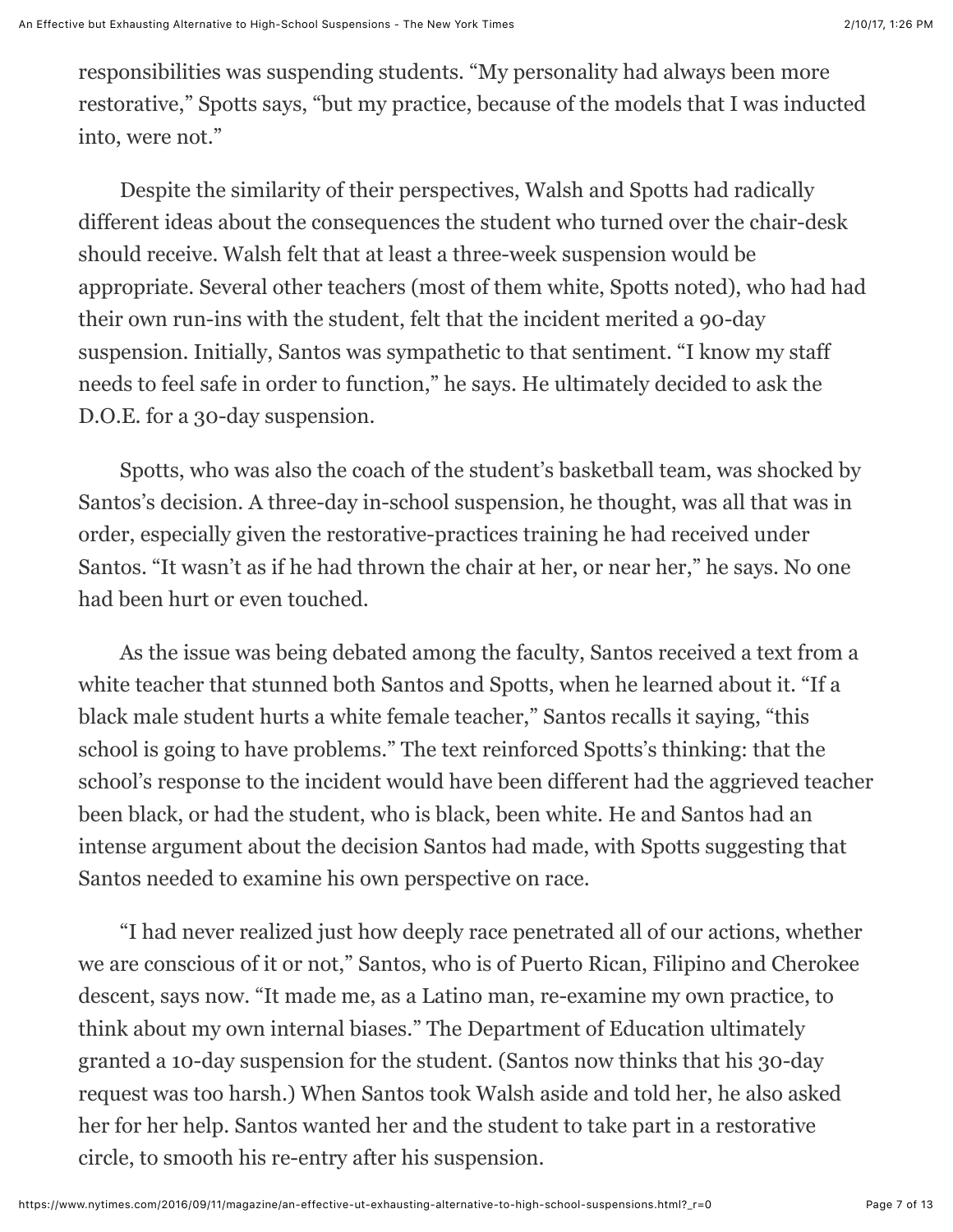Walsh's first impulse was to refuse. "I was disrespected in a threatening manner," she says, "and I felt, in a way, like, 'What do I owe anybody?' " Even she was surprised by how powerfully she resisted the idea, given her training. She knew other teachers thought she would be crazy to consider sitting down with the student. "But I was trained in it, I was all about it," she says. "Now I had to live up to it."

The day the student returned to school, he headed to Santos's office, a converted classroom on the 12th floor, for a restorative circle. A dean at the school, Melissa Ramos, sat on one side of Walsh, as her chosen advocate, and Santos sat on the other; Spotts, the student's advocate, sat beside him, along with a guidance counselor who served as the circle's facilitator. Each person took a turn holding a "talking piece" — in this case, a squishy ball — that designated whose turn it was to speak, free of interruption.

Santos recalls Walsh's acknowledging that she "sort of came at the student," meaning her tone was more aggressive than necessary, although she remembers making no such admission. But she knows she had the chance to express how she felt when the student burst into the room. The student, those who were present recall, did not say much in the circle — but he listened. Walsh does remember his trying to explain why missing the basketball game upset him. And she keeps locked in her memory the moment near the circle's close when he apologized. "With a low, sad manner, he said, 'I'm sorry, Miss Walsh,'" she recalls.

In that moment, Walsh says, she was able to see him as a young, vulnerable person; she could once again see why he might be angry. "It's not to say we can let kids get away with disrespecting teachers," she says, "but there's always a reason. And if you can remember that, it helps you stay calm."

Even after the circle, she dreaded the idea of seeing the student in the building's elevators, but the next time they crossed paths, he seemed happy to see her. "How are you, Miss Walsh?" he wanted to know. She was, at that moment, "knocked off my feet," she says. "It was such a relief. I could focus on my kids and my lessons, and not be thinking about this kid — we were cool." The following year, she worked with the student after school, helping him prepare for his history Regents exam.

That student, for the remainder of his time at the school, continued to reflect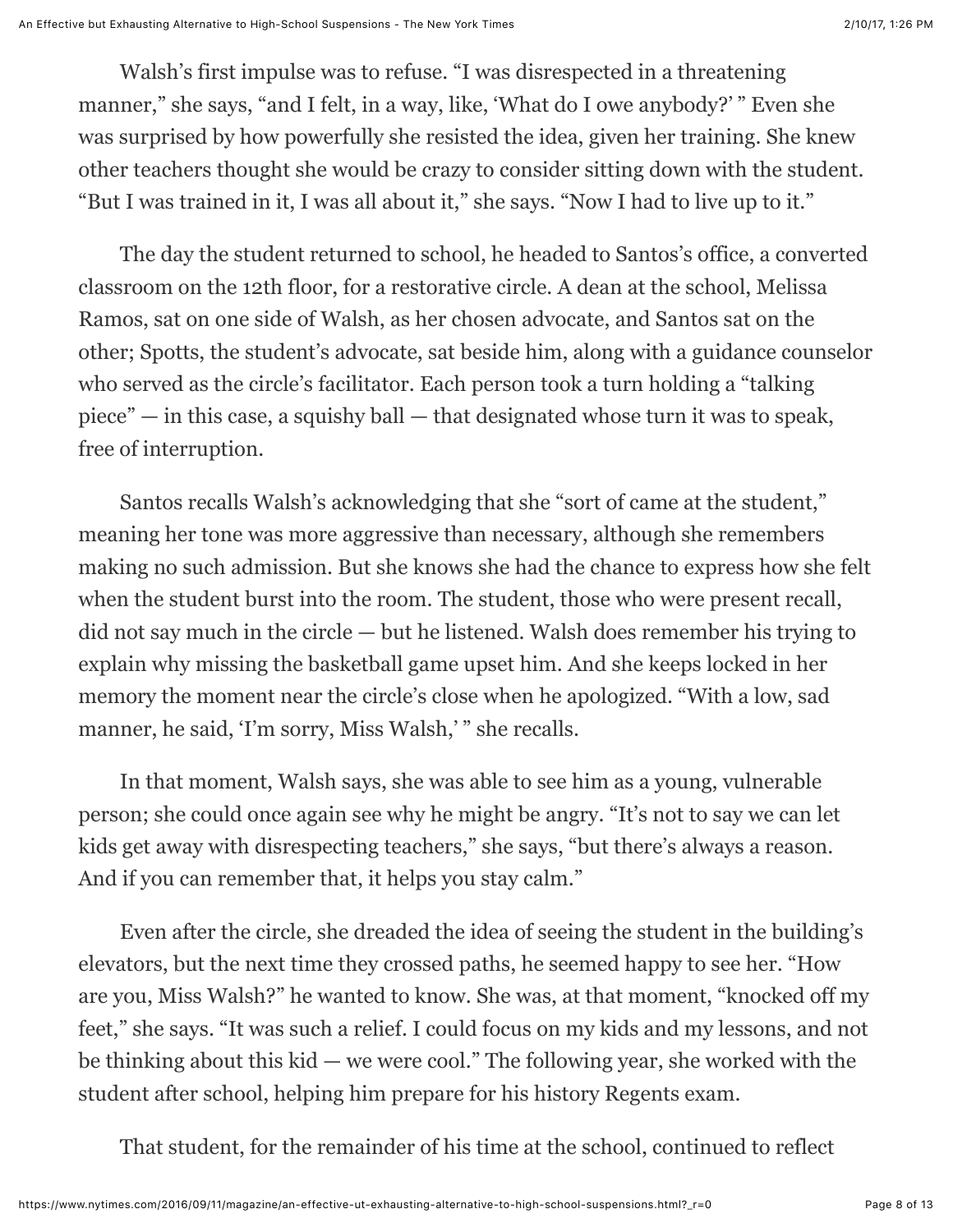what Santos considers the sometimes quixotic reality of restorative practices: Despite circle after circle, the student remained volatile, testing teachers' patience for an approach that seemed to yield, in his case at least, few results. But he graduated with the aid of Walsh, one more person helping him move forward toward adulthood.

**One morning this** past June, as the school year drew to a close, Melissa Ramos sat patiently at a desk, one of about 20 in a circle, waiting for students to finish filing into the room. She was teaching a class in restorative justice, which trained students in how to facilitate and be members of circles and also addressed students' emotions. "As you know, we don't let the late birds stop us from doing what we need to do," Ramos said to get the class going. Her words were neutral, but she spoke with enough authority that you could sense the late birds would know how she felt when they did arrive.

The class was a mix of students, some who never got in trouble and others who had had their share of suspensions. Each student was handed a slip of paper with a topic on it, and each took a turn holding a soft, small globe, discussing what he or she had learned about the topic.

Tuson Irvin, 17, then a junior, looked down at his topic and smiled: conflict. It was a subject he knew a lot about. "What I have learned in this class is that when someone is speaking loudly at you, rather than responding with the same tone," Irvin said, "all you have to do is be quiet. Because to be mature about a situation and walk away or sit there and talk low — I have seen that, hey, it works. Not only does it enrage the other person, it is satisfying — like, Hey, I kept my composure. And the other person is thinking, I guess I have to find another way to come at this person rather than yelling at them."

Irvin had earlier received additional training as a student leader in restorative justice — someone who stepped in to help other students resolve conflicts, or served as an advocate for them in their own circles. Irvin, who has a strong, booming voice and a firm handshake, can seem like the kind of student whom administrators trot out to tout their pet policies, on message and polite. But during his freshman year he was suspended numerous times (among other reasons, he refused to take off his beloved Mitchell & Ness baseball cap). Since then, he had built a relationship with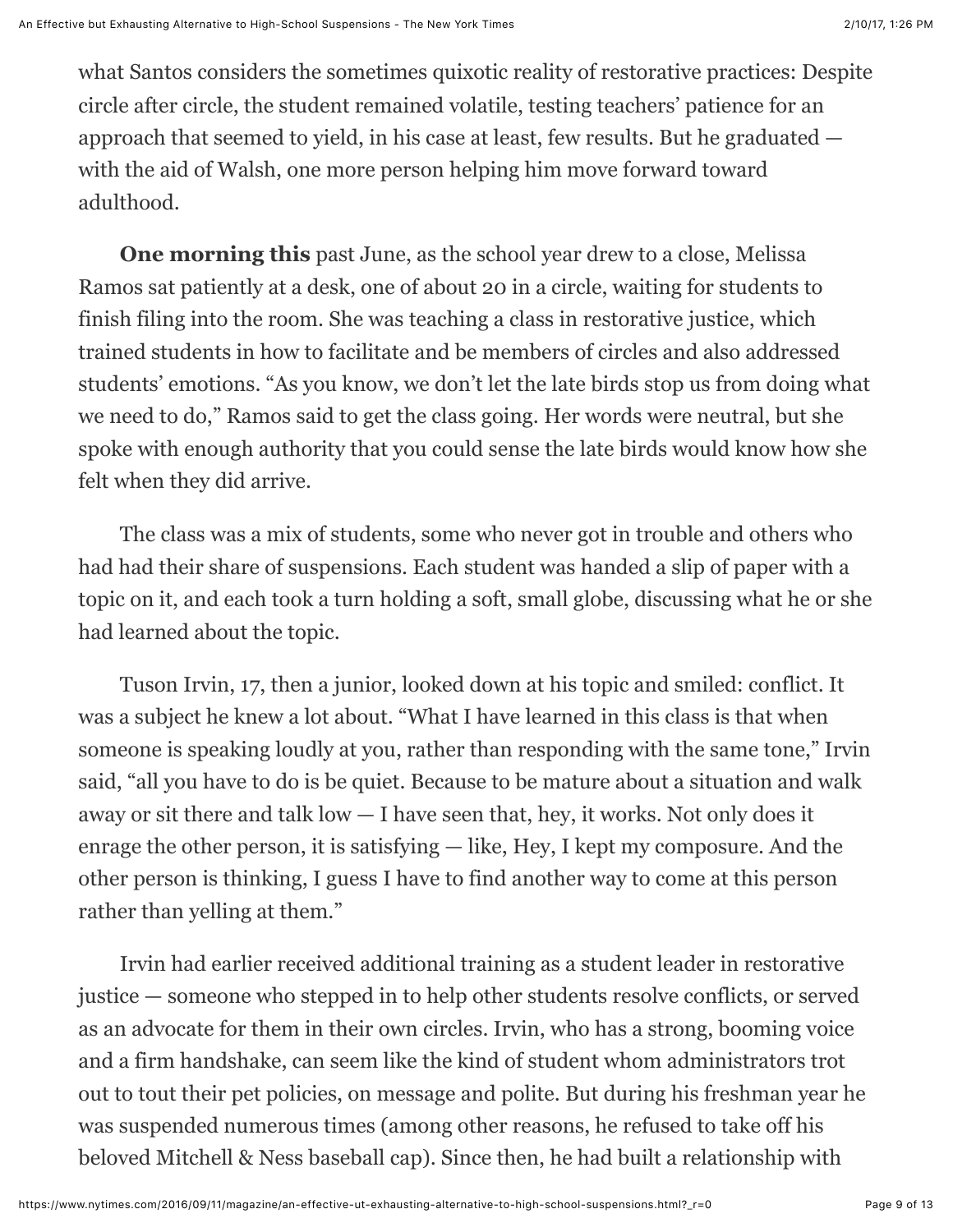Santos, who called him into his office in his sophomore year to talk to him about the problems they were having. He even apologized to Irvin for having spoken harshly to him, which Irvin said "left a big impression on me. What I saw was, Hey, this guy doesn't want me to sit here and be a pain all day. He is trying to help me improve."

In Ramos's restorative-justice class, a student tossed the ball to a junior named Annika James. A tall young woman with her hair in braids, James spoke quickly and quietly, her shyness belying a history of fighting with other girls. Her topic: "anger management." "I feel like I have my anger managed," James said. "I learned to choose my battles." Now she, like Irvin, was a restorative-justice team leader. Santos had also been pleased to see her college bound, taking A.P. classes. "I really think Annika is one of those kids we would have lost without restorative practice," he says.

Only a small portion of the school could take Ramos's class, but last year, for the first time, every student at Leadership attended a weekly class that was conducted in a circle, with a curriculum focused on building the psychic muscles that restorative justice demands: how to cope with stress, listen, empathize. Santos thinks that program, which made every student at the school familiar with circles, helped solidify the previous years' efforts. "Students started coming to us, asking for circles," he says, trying to head off confrontations before they happened.

**As the staff** and student body were forming close connections among themselves, Santos decided that the school was ready to tackle an issue that restorative justice is also intended to address: race. In New York City, as the number of suspensions has dropped, the racial disparity in how punishment is applied has persisted. Santos was aware of studies finding that white, and to a lesser degree, black teachers have lower academic expectations for black students than they do for white students. And he had seen, through his own experience, how race can complicate seemingly straightforward matters of discipline. To try to address those issues, last fall he instituted a weekly facultywide circle that met after school over the course of the school year. To guide the discussions, he used a book called "Courageous Conversations About Race," by Glenn E. Singleton. The book asks participants to dig deep into their own uncomfortable feelings about race, and to consider how that range of reactions might affect the educational experience of students of color. It asks participants to answer questions designed to make people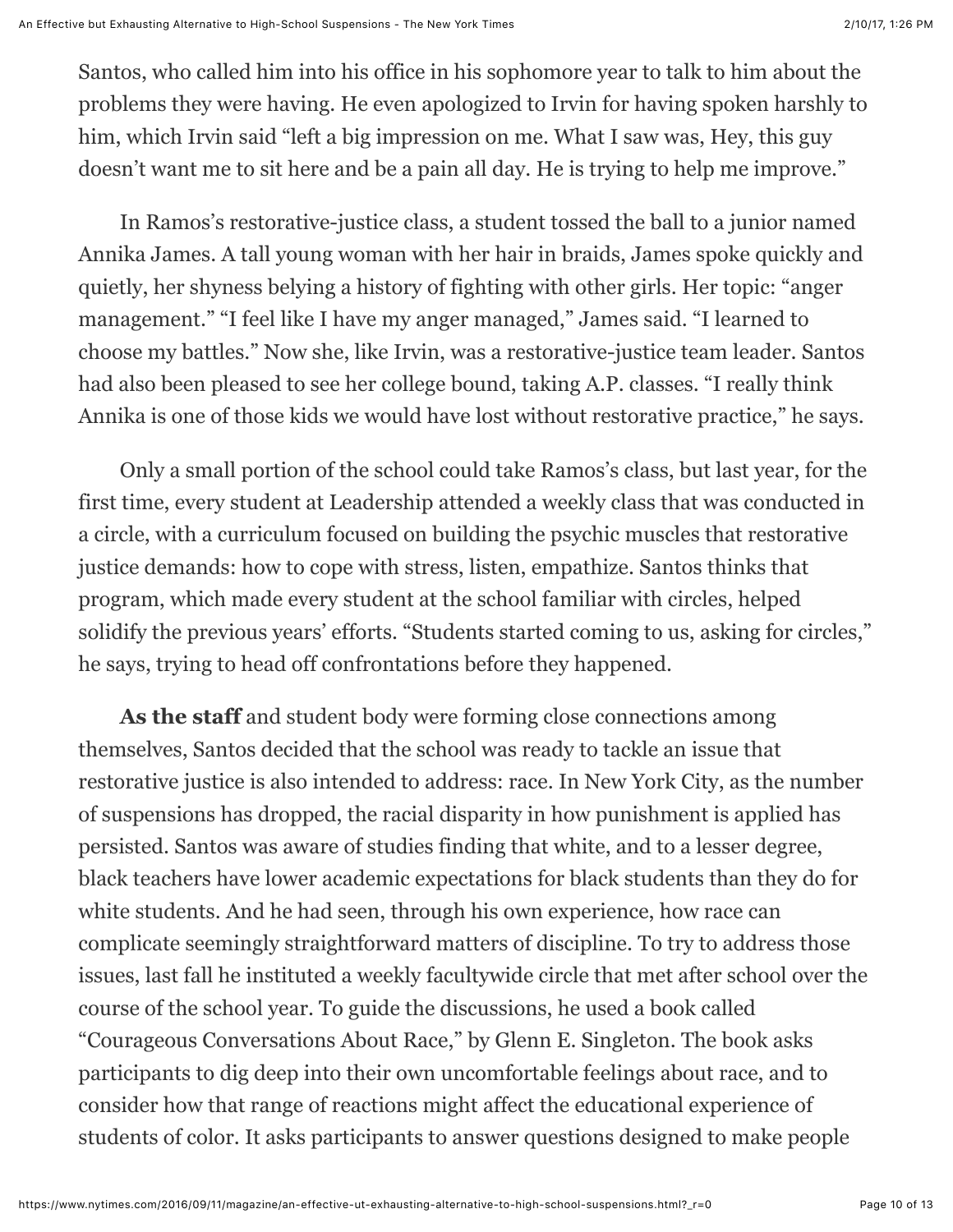push past politeness and self-protection. One example: "Can you recall a time when race was the topic of conversation and you became silent and/or shared something that was less than your truest feeling in fear of what others' response might be?"

Many teachers didn't want to take part in the program. Once the conversations began, Santos received texts from teachers who told him they worried the project was causing racial tensions where there had been none before. One teacher told Santos that his student saw him carrying "Courageous Conversations" and said, "Oh, that's that book that all the teachers hate."

Marcellus Waller, a white 33-year-old social-studies teacher, often found himself uncomfortable in the smaller breakout discussions, when topics like white privilege arose. "For me, a white male in America, some of those conversations were hard," he says. "I feel bad for just being me." Some educators of color felt insulted by the suggestion they, too, might be biased. "They want to know, as a black or Latino teacher, why is this even an issue?" Santos says. "And we're trying to get them to see maybe it is or it isn't, but race is something we have to talk about, because we live in America, and race is an issue in education."

Thomas-Rennie, the school's guidance counselor, who is black, felt strongly that the conversations were important, but worried that they were so uncomfortable that they set the faculty back, at a time when it had just been trying to cohere around restorative practices. "For people to understand how race impacts how we function as a school was a difficult thing to connect with," she says. Restorative practices, high academic expectations — those were relatively straightforward concepts; tackling head-on how race affected those issues was more challenging. "There was emotional pushback," she says. "And even for a black woman, myself, the issues of race and the complexities and the deep roots  $-$  it can be exhausting. But race is like the neverending song of our work. I recognize that if we are not willing to face this other piece, we are only going to go so far."

Thomas-Rennie had opened up, in one discussion, about the self-hatred she felt as a young girl, wishing her skin were lighter. Later, a Dominican-American teacher approached her to say she felt the same way as a girl. Because that teacher was so light-skinned, "I wouldn't have assumed we could connect around something like that," Thomas-Rennie says. She felt closer to that teacher, and generally enlightened.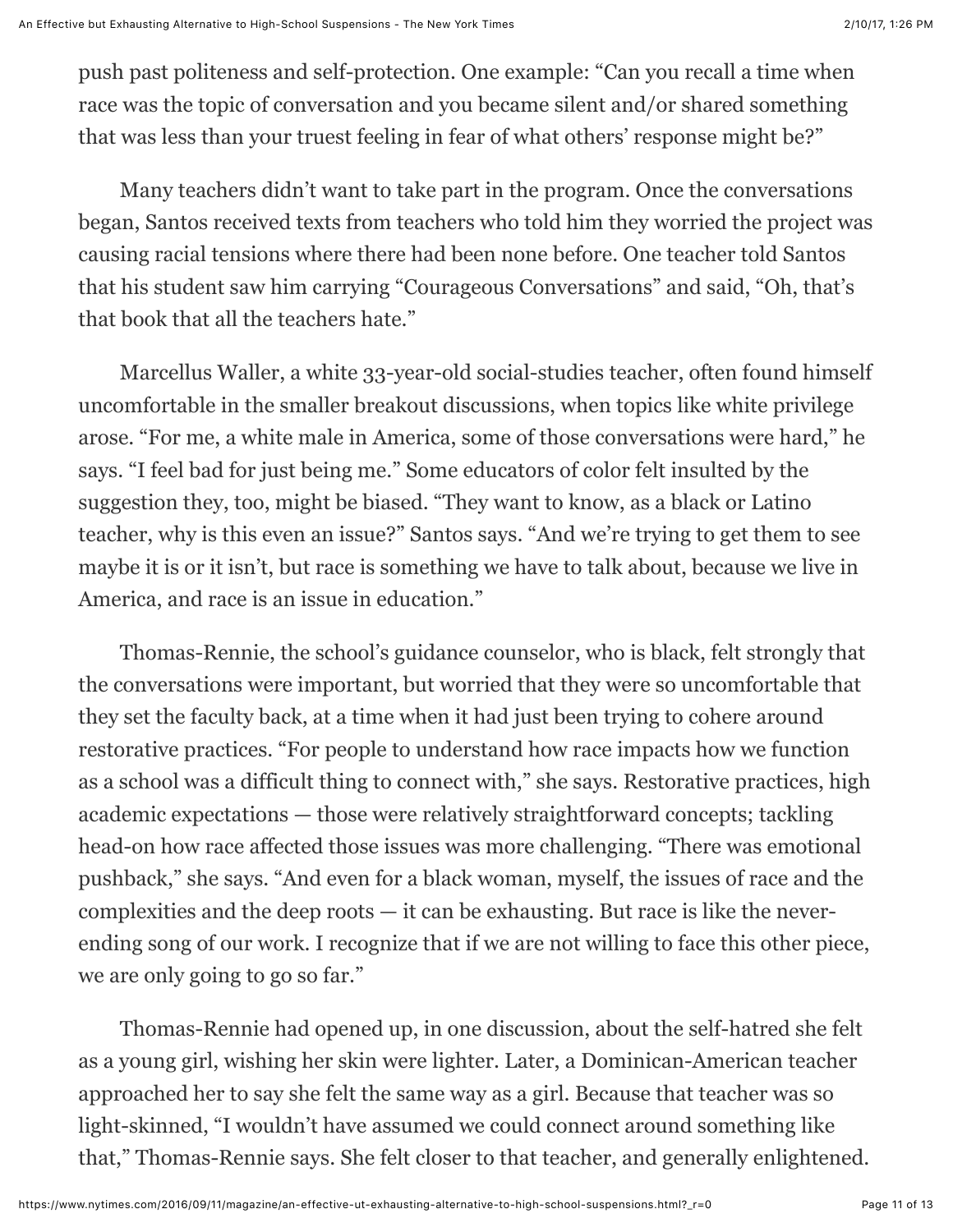"These conversations give the staff a chance to be more authentic with each other," Thomas-Rennie says. "And if we are more authentic with each other, that will automatically translate to how we communicate with the students."

Last year, suspensions at the school fell to 64, a 60 percent drop from the year before and one of the city's most significant changes. Suspension rates dropped citywide, which would be expected, given the change in the discipline rules; but the Morningside Center found that the rates dropped even more in those schools where teachers were trained in restorative practices and had follow-up coaching. Ideally, teachers at these schools were not just finding alternatives to suspension but seeing fewer conflicts.

Santos is far from ready to consider his tenure a success; much of his staff still hasn't been trained. "Sixty-four suspensions, that's still a lot," he says. The school still labored under chronic absenteeism rates that were higher than the citywide average and college-readiness rates that lingered below the average. While studies have shown that restorative practices curb suspensions, research on their influence on test scores and grades is inconclusive.

Santos remains committed to restorative practices, though he rarely discussed them without acknowledging how trying they could be. "Let's say you met with a group of students for an hour, and you think there's been major progress — but then one of the kids gets on social media and just destroys everything you've attempted to do," he says. "And then you have to circle again. Because what are you going to do, let them fight? Suspend everybody? You need to circle, and keep circling, because what's the alternative?"

Randy Spotts, the 21-year veteran dean, has seen all too much of the alternative, first in the South Bronx, where he worked in the '80s and watched countless students end up in prison or dead, and then at Leadership. He has thought a lot, over the years, about a student he personally suspended over and over again, then ran into on the subway several years later. "You know, Mr. Spotts, I could never get going, because you just kept suspending me," the young man told his former dean. He wasn't accusing Spotts; he was just pointing it out, as if it was something they could both feel wistful about now. Spotts often thinks about that student and others he wishes he could have helped more, could have kept in school and off the street. "I